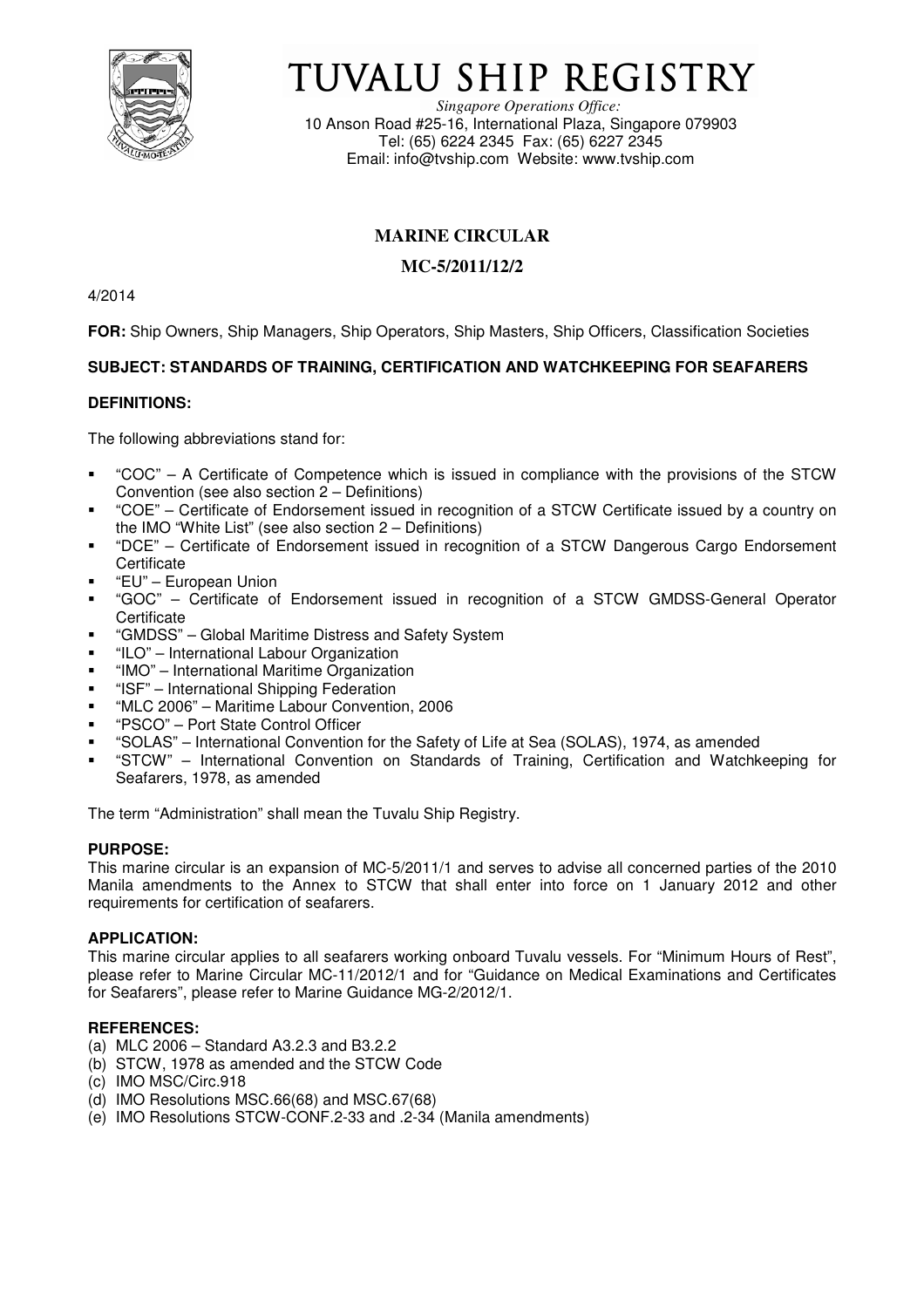## **CONTENTS:**

## **1. STCW Certification**

1.1. Format

This Administration only issues an STCW Endorsement Certificate, known commonly as "Crew Endorsement" or "Certificate of Endorsement (COE)", on the basis of recognition of an acceptable national STCW Certificate issued by a country on the IMO "White List" of countries that is in compliance with the provisions of the STCW Convention. COEs are valid for three (3) years or until the expiration date of the original national STCW Certificate, whichever is earlier.

- 1.2. Control Procedure and Recognition of Certificate
	- 1.2.1. STCW Convention Reg I/4, para 1.1 (under Article X), specifies that a PSCO is authorized to verify that all seafarers serving on board a vessel of the flag State, who are required to be certificated in accordance with the Convention, hold an appropriate certificate or a valid dispensation, or provide documentary proof that an application for an STCW Endorsement Certificate (COE) has been submitted to the Administration in accordance with regulation I/10, paragraph 5.
	- 1.2.2. STCW Convention Reg I/10, para 5, provides that the Administration may, if circumstances require, allow a seafarer to serve for a period not exceeding three (3) months on board a ship entitled to fly its flag, while holding an appropriate and valid certificate issued and endorsed as required by another party for use on board that Party's ships but which has not yet been endorsed so as to render it appropriate for service on board ships entitled to fly the flag of the Administration. In such case, documentary proof must be readily available to show that application for an endorsement has been submitted to the Administration.
	- 1.2.3. This Administration will only issue COEs to seafarers who are able to produce a valid COC issued by the same country as the seafarer's nationality. Officers holding COCs from a country of which they are not a national shall be not issued with a COE with the exception COCs issued by the following countries: USA, Canada Chile, Argentina, Brazil, Mexico, Norway, EU countries, India, UAE, Russia, Thailand, Indonesia, Vietnam, Philippines, China, South Korea, Japan, Australia, New Zealand, Ukraine (in case of Russians), Singapore, and Hong Kong.
- 1.3. For the purpose of subsection 1.2.2, the following options are available:
	- 1.3.1. Issuance of Provisional Certificate of Endorsement (PCOE):
		- 1.3.1.1. When an application for a Tuvalu COE based on an acceptable national COC is submitted to the Administration, the applicant may request the issuance of a PCOE.
		- 1.3.1.2. While holding a PCOE and a valid national STCW Certificate on board, the seafarer is authorized to serve aboard a Tuvalu flagged vessel for a period not exceeding three (3) months while an application for a Tuvalu Permanent COE is being processed.
		- 1.3.1.3. If the application and all required supporting documents, including a valid national COC and medical certificate, are in proper form, the applicant will be issued a Permanent COE promptly to serve in the eligible capacity.
		- 1.3.1.4. Please refer to Tuvalu Registry Circular RC-5/2012/1 for full application procedures.
		- 1.3.1.5. The validity of a Tuvalu PCOE and/or COE can be verified at any time by visiting www.tvship.com and going to "Verification of COE/GOC/DCE" under Online Services.
	- 1.3.2. Temporary Authorization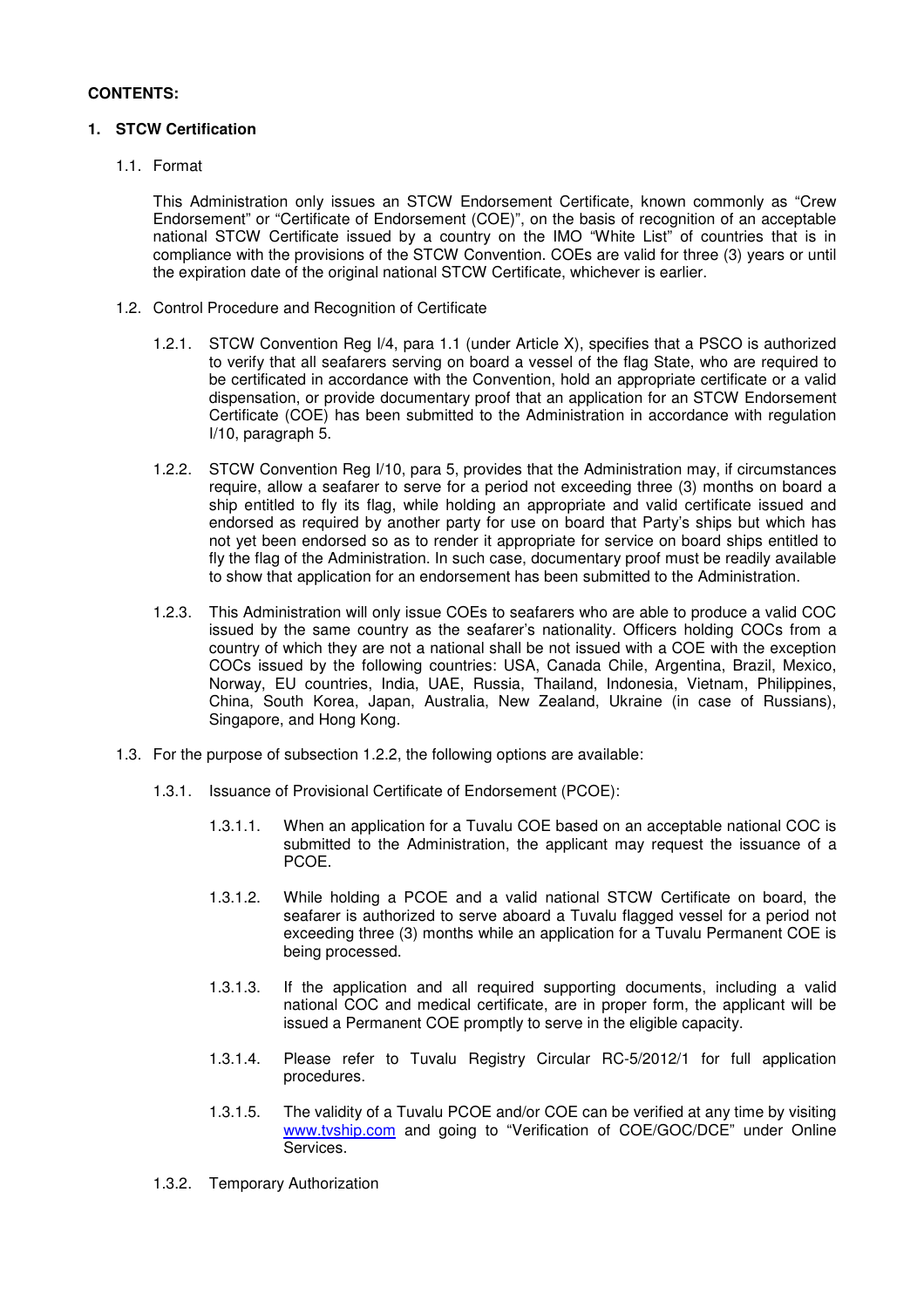In instances where officer(s) is/are joining a Tuvalu flagged vessel on short notice, and cannot make application to the Administration for issuance of PCOE prior to being dispatched to the vessel, the following procedure shall be used:

- 1.3.2.1. The shipowner, operator or crewing agent should send a completed application form (Form COE) and the updated crew list to the Administration's crewing<br>department for review. (Note: Documents should be sent to department for review. (Note: Documents should be sent to crewing@tvship.com)
- 1.3.2.2. The application will be reviewed and, if accepted, the Administration will confirm the acceptance by email or any other written form that the submitted Form COE and crew list is approved and the officer(s) will be allowed to serve on board the vessel pending submission of the COC(s) and other required documents as stated in Tuvalu Registry Circular RC-5/2012/1 for issuance of PCOE.
- 1.3.2.3. The above approval shall not exceed three (3) months and it is highly recommended that all required supporting documents, including a valid national COC must be submitted to the Administration for issuance of PCOE within 15 days or the temporary authorization may be invalidated. The validity of such temporary authorization may be validated be sending an email request to crewing@tvship.com.
- 1.4. Display of COC, PCOE, Temporary Authorization, COE

Every certificated officer shall cause his or her COC, Temporary Authorization, PCOE and/or COE to be displayed on board in a conspicuous location and shall remain displayed during the service of the officer.

#### **2. Definitions**

For the purpose of these requirements, the following terms shall have the meanings hereby assigned to them:

- 2.1. Regulations means regulations contained in the Annex to the STCW Convention;
- 2.2. Approved means approved by the Party in accordance with these regulations;
- 2.3. Master means the person having command of a ship;
- 2.4. Officer means a member of the crew, other than the master, designated as such by national law or regulations or, in the absence of such designation, by collective agreement or custom;
- 2.5. Deck Officer means an officer qualified in accordance with the provisions of Chapter II of the Convention;
- 2.6. Chief Mate (or First Officer) means the officer next in rank to the master and upon whom the command of the ship will fall in the event of the incapacity of the master;
- 2.7. Engineer Officer means an officer qualified in accordance with the provisions of Regulation III/1, III/2 or III/3 of the Convention;
- 2.8. Chief Engineer Officer means the senior engineer officer responsible for the mechanical propulsion and the operation and maintenance of the mechanical and electrical installations of the ship;
- 2.9. Second Engineer officer (or First Assistant Engineer) means the engineer officer next in rank to the chief engineer officer and upon whom the responsibility for the mechanical propulsion and the operation and maintenance of the mechanical and electrical installations of the ship will fall in the event of the incapacity of the chief engineer officer;
- 2.10. Assistant Engineer Officer means a person under training to become an engineer officer and designated as such by national law or regulations;
- 2.11. Radio Operator means a person holding an appropriate certificate issued or recognized by the Administration;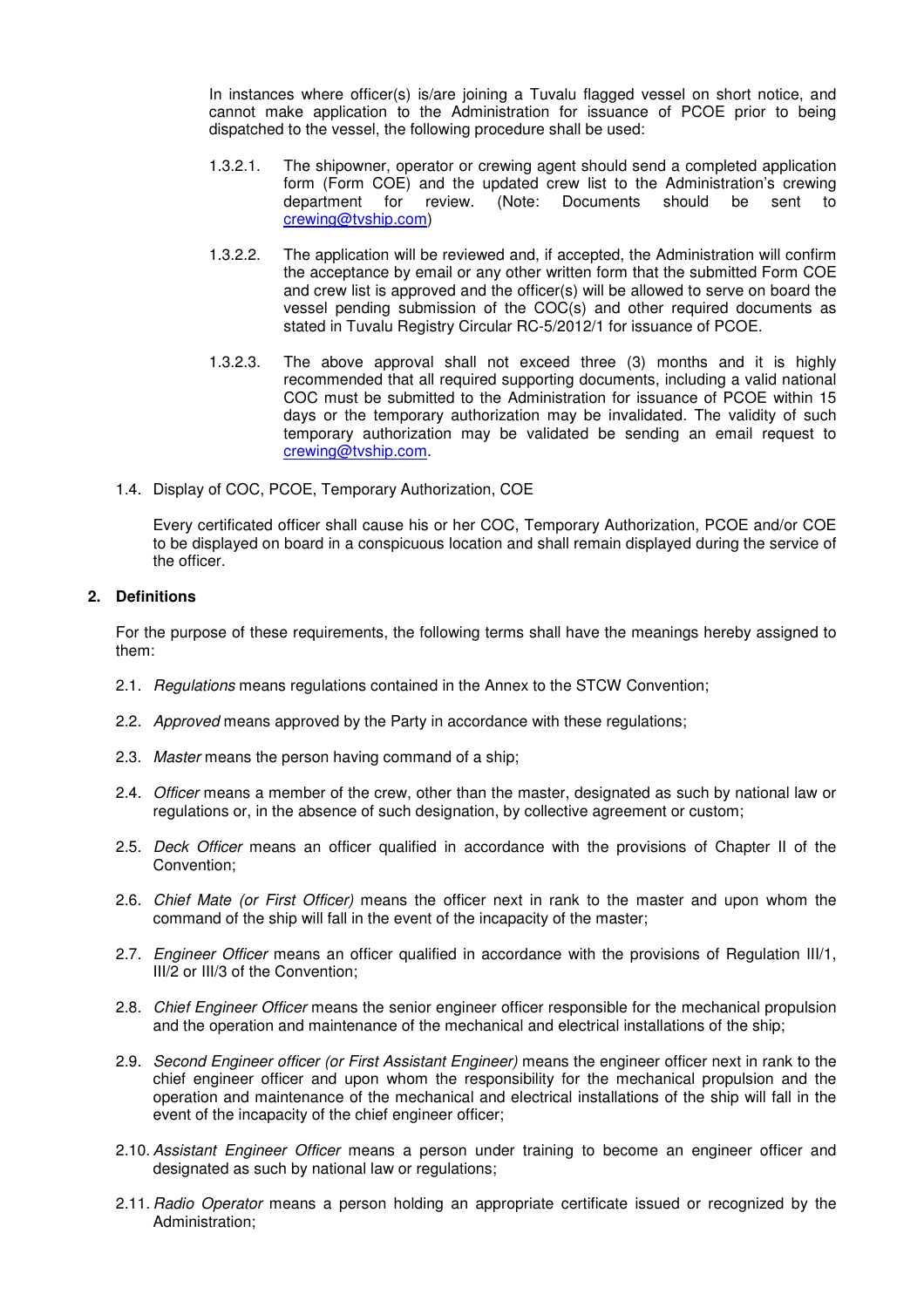- 2.12. GMDSS Radio Operator means a person who is qualified in accordance with the provisions of Chapter IV of the Convention;
- 2.13. Rating means a member of the ship's crew other than the master or an officer;
- 2.14. Near-coastal voyages means voyages in the vicinity of a Party as defined by that Party;
	- **Note:** It is not intended that ships engaged on "Near Coastal Voyages" should extend their operations worldwide, under the premise that they are navigating constantly within the limits of designated "Near Coastal Voyages" of neighbouring countries. Therefore, officer COCs for "Near Coastal Voyages" may be further limited as to geographical sea area of operation.
- 2.15. Propulsion power means the total maximum continuous rated output power, in kilowatts, of all the ship's main propulsion machinery which appears on the ship's Certificate of Registry or other official document;
- 2.16. Radio duties include, as appropriate, watch-keeping and technical maintenance and repairs conducted in accordance with the Radio Regulations, the International Convention for the Safety of Life at Sea, 1974 (SOLAS), as amended and, at the discretion of each administration, and the relevant recommendations of the IMO;
- 2.17. Oil tanker means a ship constructed and used for the carriage of petroleum and petroleum products in bulk;
- 2.18. Chemical tanker means a ship constructed or adapted and used for the carriage in bulk of any liquid product listed in Chapter 17 of the International Bulk Chemical Code;
- 2.19. Liquefied gas tanker means a ship constructed or adapted and used for the carriage in bulk of any liquefied gas or other product listed in Chapter 19 of the International Gas Carrier Code;
- 2.20. Passenger ship means a ship as defined in SOLAS;
- 2.21. Ro-ro passenger ship means a passenger ship with ro-ro spaces or special category spaces as defined in SOLAS;
- 2.22. High-speed craft means a craft capable of maximum speed, in meters per second (m/s), equal to or exceeding:

 $3.7$  ▼  $^{0.1667}$ 

where  $\blacktriangledown$  = volume of displacement corresponding to the design waterline (m3)

excluding craft, the hull of which is supported completely clear above the water surface in nondisplacement mode by aerodynamic forces generated by ground effect;

- 2.23. Month means a calendar month or 30 days made up of periods of less than one (1) month;
- 2.24. STCW Code means the Seafarers' Training, Certification and Watchkeeping (STCW) Code as adopted by the 1995 Conference Resolution 2, as it may be amended by the IMO;
- 2.25. Function means a group of tasks, duties and responsibilities, as specified in the STCW Code, necessary for ship operation, safety of life at sea or protection of the marine environment;
- 2.26. Company means the owner of the ship or any other organization or person such as the manager, or the bareboat charterer, who has assumed the responsibility for operation of the ship from the shipowner and who, on assuming such responsibility, has agreed in writing to take over all the duties and responsibilities imposed on the Company by these regulations;
- 2.27. Seagoing service means service on board a ship relevant to the issue or revalidation of a certificate or other qualification;
- 2.28. ISPS Code means the International Ship and Port Facility Security (ISPS) Code adopted on 12 December 2002, by Resolution 2 of the Conference of Contracting Governments to SOLAS as may be amended by the IMO;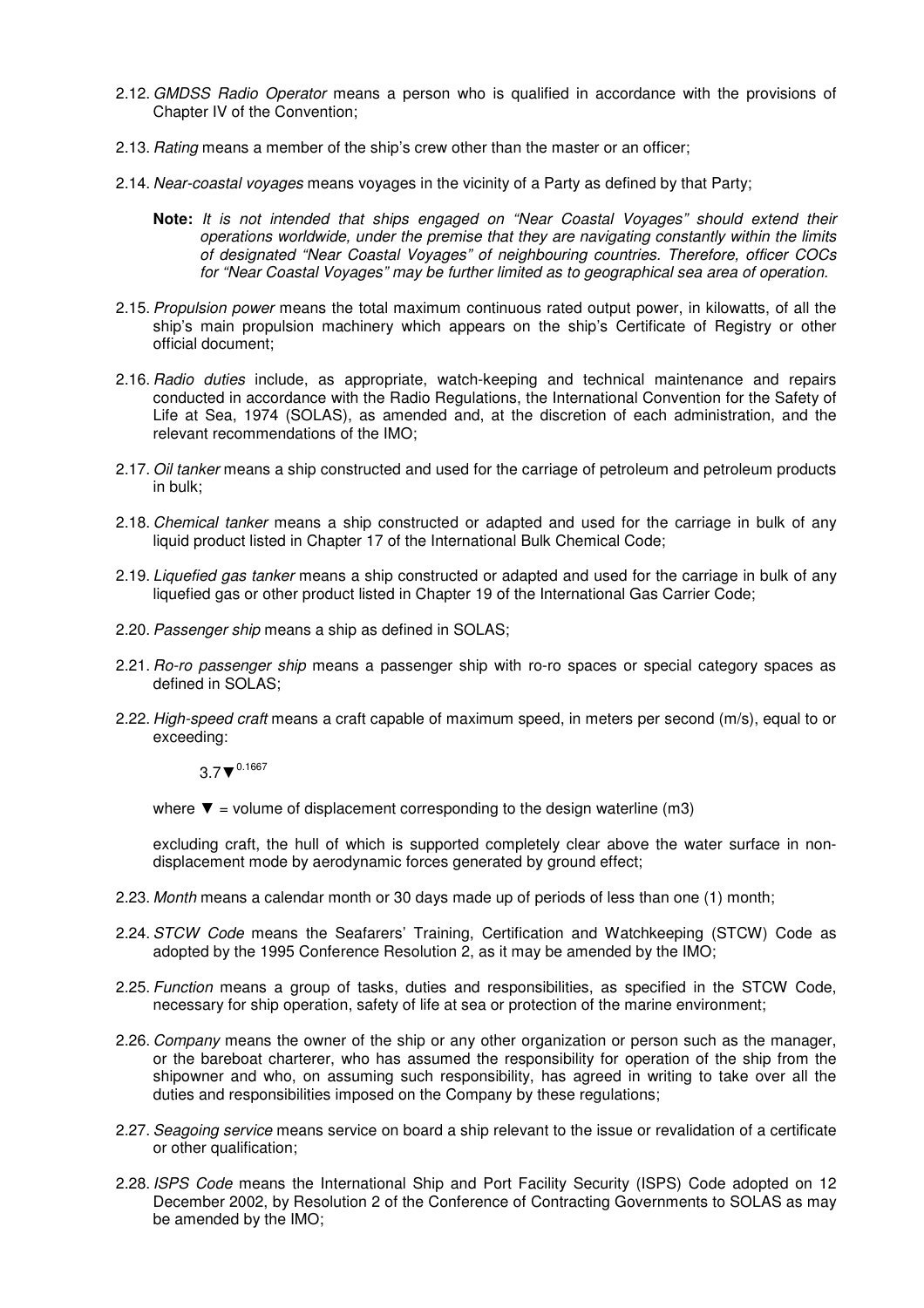- 2.29. Ship Security Officer means the person on board the ship, accountable to the master, designated by the Company as responsible for the security of the ship including implementation and maintenance of the ship security plan and liaison with the company security officer and port facility security officers;
- 2.30. Security duties include all security tasks and duties on board ships as defined by Chapter XI-2 of SOLAS and the ISPS Code;
- 2.31. Certificate of Competence (COC) means a certificate issued and endorsed for masters, officers and GMDSS radio operators in accordance with the provisions of Chapters II, III, IV or VII of the Annex to the STCW Convention and entitling the lawful holder thereof to serve in the capacity and perform the functions involved at the level of responsibility specified therein;
- 2.32. Certificate of Endorsement (COE) means a certificate issued for masters, officers or GMDSS radio operators who hold an appropriate and valid COC issued by a recognized administration in accordance with Regulation I/10 of the STCW Code (Recognition of Certificates).
- 2.33. Certificate of Proficiency (COP) means a certificate, other than a COC or COE, issued to a seafarer, stating that the relevant requirements of training, competencies or seagoing service in the Convention have been met;
- 2.34. Documentary evidence means documentation, other than a COC, COE or COP, used to establish that the relevant requirements of the Convention have been met;
- 2.35. Electro-Technical Officer means an officer qualified in accordance with the provisions of Regulation III/6 of the Convention;
- 2.36. Able Seafarer Deck means a rating qualified in accordance with the provisions of Regulation II/5 of the Convention;
- 2.37. Able Seafarer Engine means a rating qualified in accordance with the provisions of Regulation III/5 of the Convention; and
- 2.38. Electro-Technical Rating means a rating qualified in accordance with the provisions of Regulation III/7 of the Convention.

## **3. Evidence of Training**

3.1. National STCW Certificates

National STCW Certificates containing the relevant STCW endorsements or training course certificates, acceptable to this Administration, shall be considered evidence of completion of the training requirements for all certification.

3.2. On-Board Training

The on-board training of applicants for certificates as "deck/navigational" or "engineer" watch officers shall be closely supervised and monitored by a qualified and certified deck or engineer officer, as appropriate, aboard the ship on which the seagoing service is performed for at least six (6) months. Such training shall be recorded in an approved training record book. The latest training record books available from the ISF and the IMO are currently approved by this Administration for this purpose.

## **4. Standards of Competence**

- 4.1. A COC will specify the "Functions" the applicant has been qualified to perform and also the "Level of Responsibility." While a COE will make reference to the COC it recognizes.
- 4.2. Functions refer to abilities are defined by these seven (7) functions:
	- 4.2.1. Navigation;
	- 4.2.2. Cargo handling and stowage;
	- 4.2.3. Controlling the operation of the ship and care for persons on board;
	- 4.2.4. Marine engineering;
	- 4.2.5. Electrical, electronic and control engineering;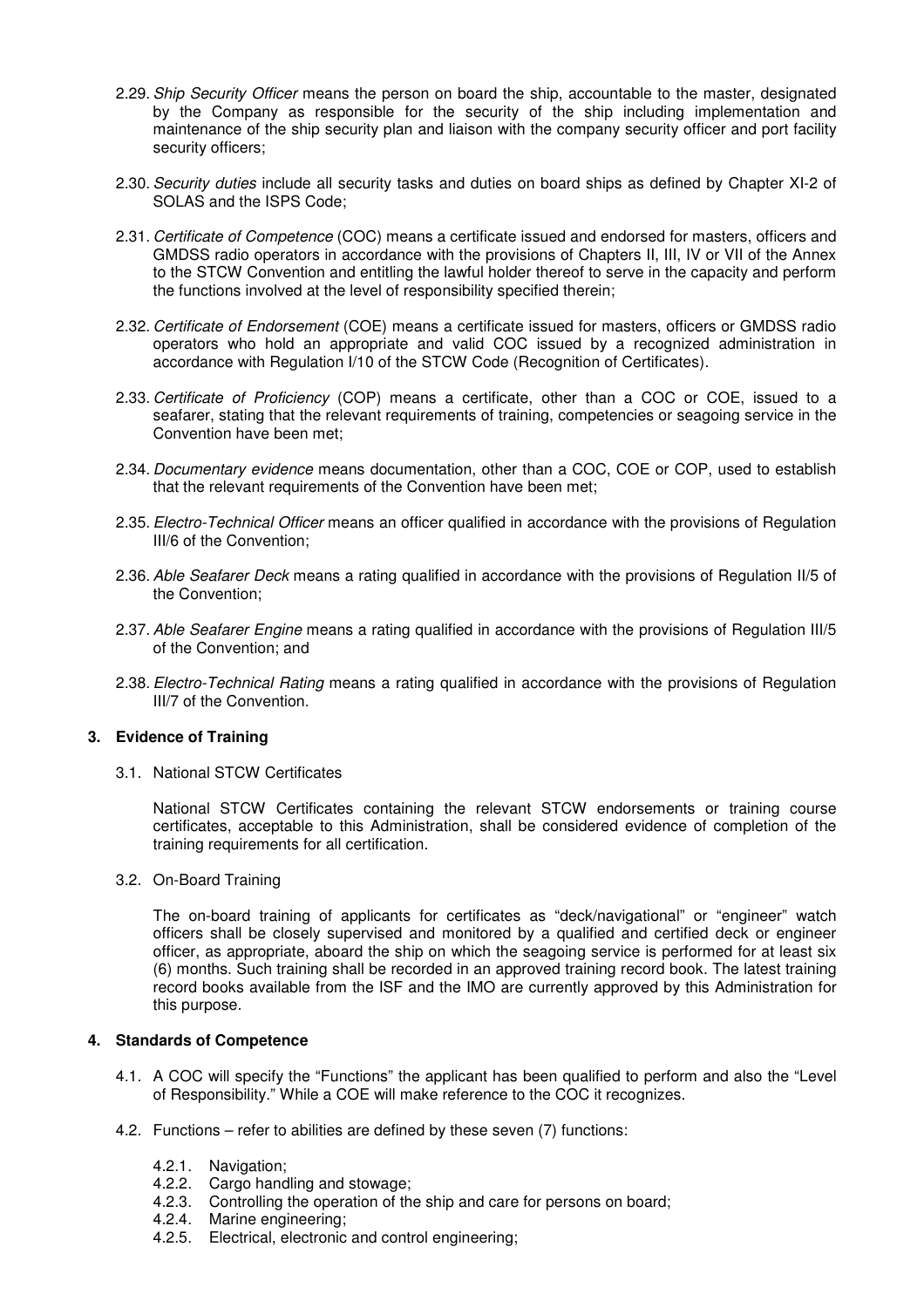- 4.2.6. Maintenance and repair; and
- 4.2.7. Radio communications.
- 4.3. Levels of Responsibility refers to the three (3) "levels of responsibility" which are now being applied:
	- 4.3.1. Management level Master, Chief Mate, Chief Engineer, First Assistant Engineer (Second Engineer Officer);
	- 4.3.2. Operational level OOW Navigational (Second Mate / Third Mate, OOW Engineering (Second Assistant Engineer / Third Engineer Officer / Third Assistant Engineer / Fourth Engineer Officer), Radio Operator, Electro-Technical Officer; and
	- 4.3.3. Support level Ratings, capacities, other un-certificated crew members.

#### **5. Certification of Officers**

- 5.1. There is a need to take note that this Administration only issues COE, and as such all information below relating to COC / SQC shall be treated as information for seafarers seeking issuance from other national administrations. An applicant applying for issuance of COC / SQC shall need to check with the issuing administration for further details as each administration may have their own specific and individual requirements.
- 5.2. Functions Required (in accordance with STCW Annex I, Part A, paragraph 2; see section 4.2 above)
	- 5.2.1. Master and Deck/Navigation Officers:
		- Navigation (4.2.1)
		- Cargo Handling and Storage (4.2.2)
		- Controlling the Operation of the Ship and Care for Persons on Board (4.2.3)
	- 5.2.2. Engineer Officers:
		- Controlling the Operation of the Ship and Care for Persons on Board (4.2.3)
		- Marine Engineering (4.2.4)
		- Electrical, Electronic and Control Engineering (4.2.5)
		- Maintenance and Repair (4.2.6)
	- 5.2.3. Radio Officers:
		- Radio communications (4.2.7)
	- 5.2.4. Electro-Technical Officers:
		- Electrical, electronic and control engineering (4.2.5)
		- **Maintenance and Repair (4.2.6)**
	- 5.2.5. An applicant shall first complete all required functions described above. Further functions may be added provided the applicant officer completes, as appropriate, additional relevant education and training and meets the standards of competence prescribed for the functions concerned.
- 5.3. Requirements
	- 5.3.1. Medical Examination

Every applicant for a COC or COE shall be required to submit satisfactory evidence of a medical examination completed not more than 12 months prior to application.

5.3.2. Advanced Fire-fighting Training

Every applicant for a COC or COE shall be required to submit satisfactory evidence of having completed an approved advanced marine fire-fighting course.

5.3.3. Proficiency in Survival Craft/Rescue Boat Training

Every applicant for a COC or COE shall be required to submit satisfactory evidence of having completed an approved survival craft/rescue boat training.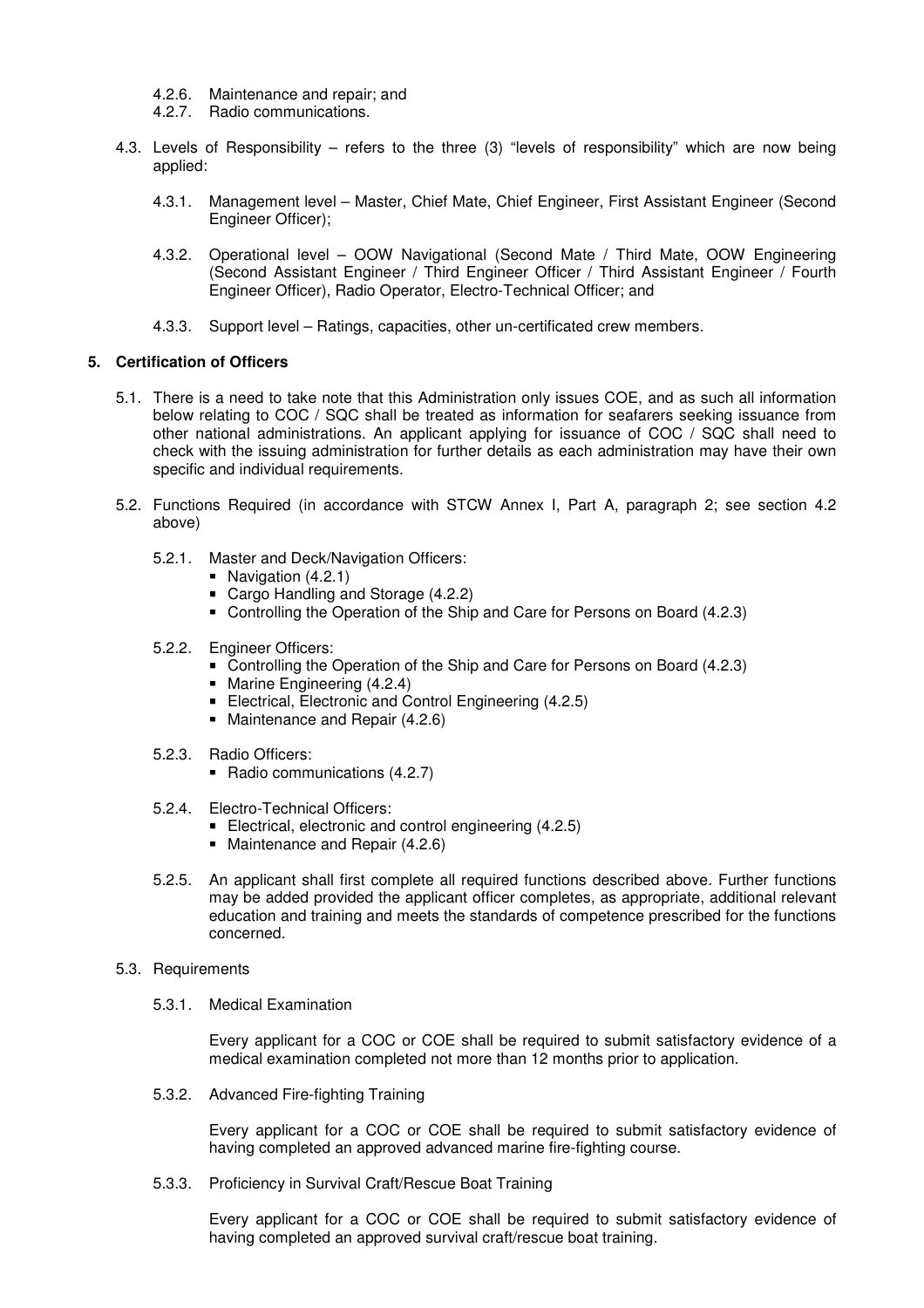5.3.4. Medical First Aid Training

Every applicant for a COC or COE shall be required to submit satisfactory evidence of having completed an approved medical first aid training course.

5.3.5. Radar Simulator Training

Applicants for a Master, Chief Mate or OOW Navigational COC must submit proof of completion of a marine radar simulator course approved by the Administration.

5.3.6. Automatic Radar Plotting Aids (ARPA) Training

Every applicant for a Master, Chief Mate or OOW Navigational COC must complete approved ARPA training, as required for service on ARPA equipped vessels.

5.3.7. Electronic Chart Display and Information (ECDIS) Training

Every applicant for a Master, Chief Mate or OOW Navigational COC must complete approved ECDIS training, as required for service on ECDIS equipped vessels.

5.3.8. GMDSS Certification

Every applicant for Master, Chief Mate or OOW Navigational COC must hold GMDSS Certification.

#### **6. Special Qualification Certificates (SQCs)**

6.1. Transitional Provisions

Until 1 January 2017, this Administration will continue to recognize certificates in accordance with the provisions of the STCW Convention that applied immediately prior to 1 January 2012 for those seafarers who commenced approved seagoing service, an approved education and training program or an approved training course before 1 July 2013.

- 6.2. Navigational Watch Ratings
	- 6.2.1. Ratings forming part of a Navigation Watch Ordinary Seaman (OS)

The symbol **"II/4"** will appear after the designation to indicate that the seafarer's function at the Support Level is that of a qualified rating forming part of a Navigational Watch in accordance with STCW Code Regulation II/4.

6.2.2. Able Seafarer - Deck (ASD)

The symbol **"II/5"** will appear after the designation to indicate that the seafarer's function at the Support Level is that of a qualified Able Seafarer - Deck in accordance with STCW Code Regulation II/5.

- 6.3. Engine Ratings
	- 6.3.1. Ratings forming part of an Engine Room Watch (Engine Rating)

The symbol **"III/4"** will appear after the designation to indicate that the seafarer's function at the Support Level is that of a qualified rating forming part of an engine room watch in accordance with STCW Code Regulation III/4.

6.3.2. Able Seafarer - Engine (ASE)

The symbol **"III/5"** will appear after the designation to indicate that the seafarer's function at the Support Level is that of a qualified Able Seafarer - Engine in accordance with STCW Code Regulation III/5.

6.3.3. Electro-technical rating (ET)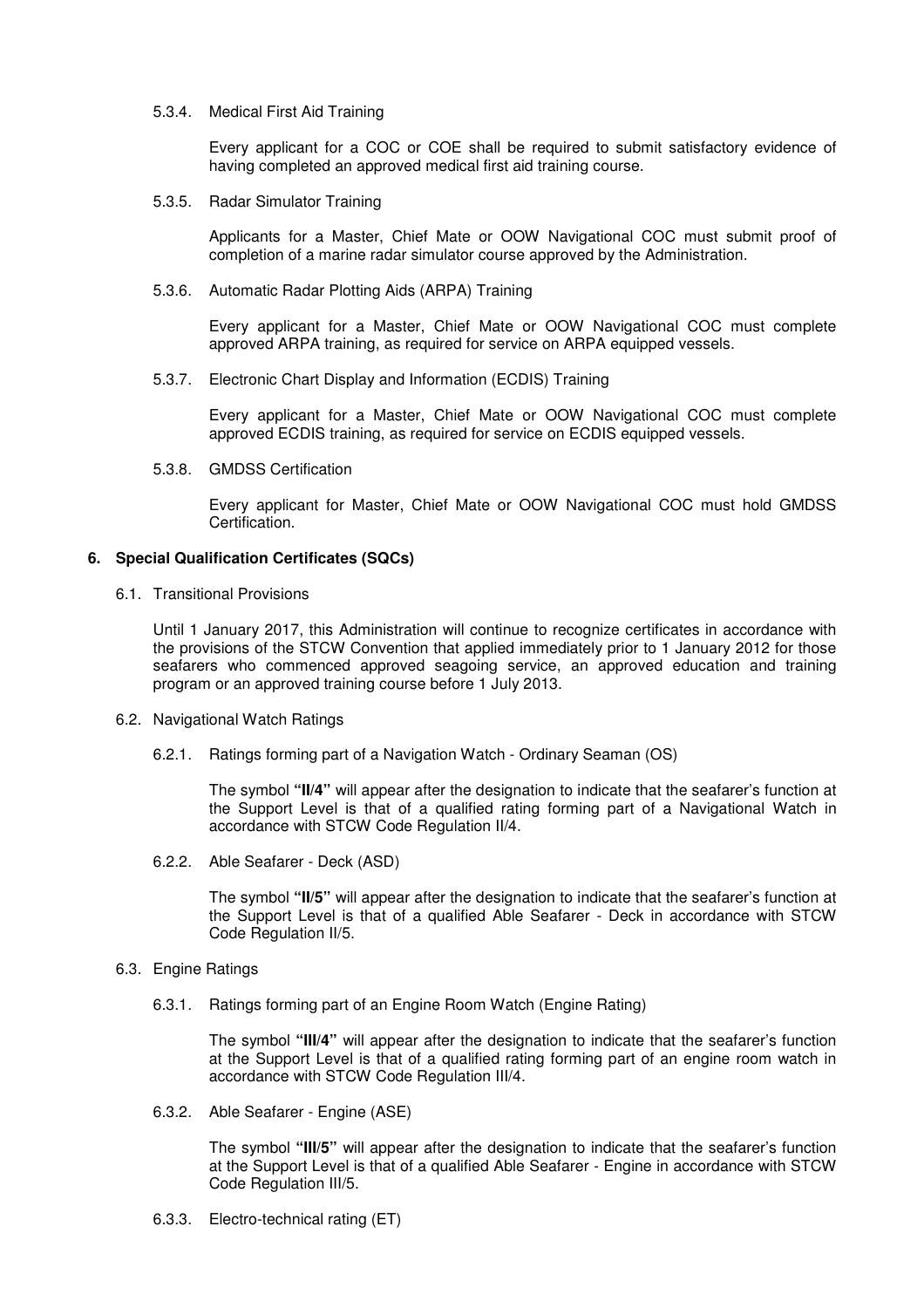The symbol **"III/7"** will appear after the designation to indicate that the seafarer's function at the Support Level is that of a rating qualified in accordance with STCW Code Regulation III/7.

- 6.4. General Purpose Ratings
	- 6.4.1. A "General Purpose-1" (GP-1) certification may be issued to applicants who fulfil all the requirements for both "Able Seafarer - Deck II/5" and "Able Seafarer - Engine III/5."
	- 6.4.2. A "General Purpose-2" (GP-2) certification will be issued to applicants who fulfil all requirements for "Ordinary Seafarer II/4" and "Engine Rating III/4."
- 6.5. Tanker Qualification (Reference: STCW Reg. V/1, Code Section A-V/1-1 & Section A-V/1-2)
	- 6.5.1. General Requirements

Officers and ratings assigned specific duties and responsibilities related to cargo or cargo equipment on oil or chemical tankers shall hold a certificate in basic training for oil and chemical tanker cargo operations. Officers and ratings assigned specific duties and responsibilities related to cargo or cargo equipment on liquefied gas tankers shall hold a certificate in basic training for liquefied gas tanker cargo operations.

- 6.5.2. Types of Tanker Qualification Certification
	- 6.5.2.1. Tanker Qualification (Oil and Chemical)

This certification will be issued to seafarers with cargo handling duties aboard vessels carrying petroleum products, and/or liquid chemicals, not considered to be liquefied gas.

6.5.2.2. Tanker Qualification (Liquefied Gas)

This certification will be issued to seafarers with cargo handling duties aboard liquefied gas carrying vessels.

- 6.5.3. General Requirements for All Tanker Qualification Certificates
	- 6.5.3.1. Specialized Training

Senior officers and any person with immediate responsibility for loading, discharging, care in transit, handling cargo, or cargo handling equipment shall hold a certificate in advanced training relating to specific duties aboard oil and chemical tankers, or liquefied gas carriers as appropriate to the certification sought. A copy of an appropriate training course certificate must be included with the application for COE.

- 6.6. Dynamic Positioning Operator (DPO) (Reference: STCW Code Section B-V/f)
	- 6.6.1. General Requirements

A Certificate of Proficiency (COP) as a DPO may be issued by an administration to officers who have completed all of the following requirements:

- a DP Basic/Induction course at an approved training facility;
- a minimum of 30 days seagoing DP familiarization (i.e. trainee);
- a minimum of six (6) months watchkeeping on a DP ship;
- a DP advanced course (simulator); and
- a statement of suitability by the master of a DP ship.
- Note: DPOs who serve as watchkeepers shall hold formal, appropriate, current qualification to an approved STCW Convention standard.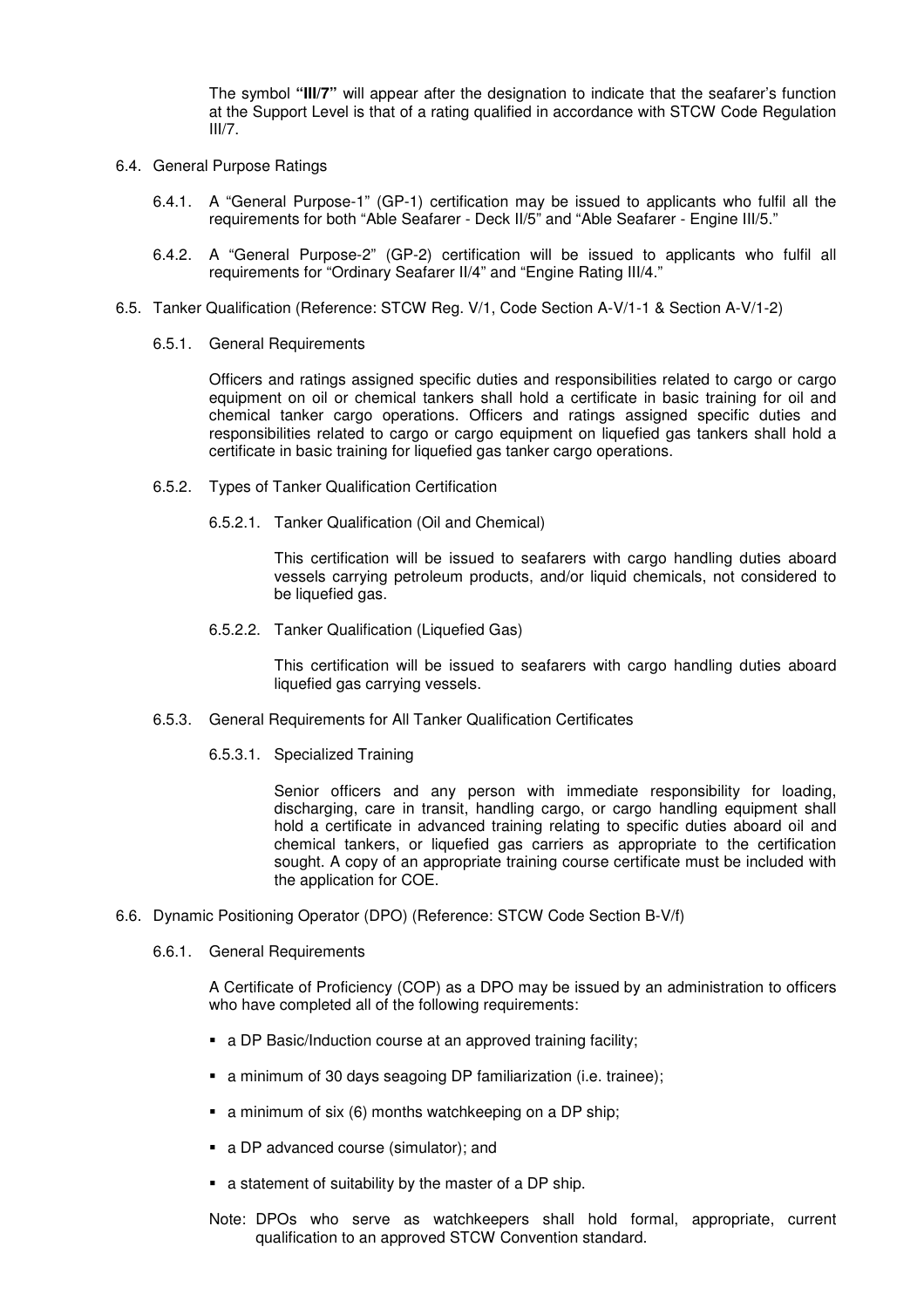#### 6.6.2. Documentation of Qualifications

The issuance of SQCs by an administration to certify these qualifications are optional. However, vessels are required to have on board documentation attesting to the satisfactory training and qualifications of the DPOs serving on board.

#### 6.6.3. Familiarization

Upon appointment to a unit operating in DP mode, the Master, Offshore Installation Manager (OIM), DPOs and other DP trained personnel should be familiarized with the characteristics of the vessel, the specific DP equipment fitted on board, as well as all relevant documentation, logs and manuals. Particular consideration should be given to the nature of the work of the vessel and the importance of the DP system to this work.

#### 6.7. Advanced Fire-fighting

#### 6.7.1. Mandatory minimum training in advanced fire-fighting

Seafarers designated to control fire-fighting operations and seeking SQCs in "Advanced Fire-fighting" must have successfully completed advanced training in the techniques for fire-fighting, with particular emphasis on organization, tactics and command.

#### 6.7.2. Officer Exemption

A separate SQC for "Advanced Fire-fighting" is generally not required for any certificated officer since advanced marine fire-fighting training is a prerequisite for officer certification.

#### 6.7.3. Certification Levels

Generally, SQCs for "Advanced Fire-fighting" are offered at three (3) levels of responsibility, "Management", "Operational" and "Support".

#### 6.8. Fast Rescue Boats

6.8.1. Prerequisite

Applicants for this certification must have completed an approved training course in "Fast Rescue Boat" operations and previously received a "Proficient in Survival Craft/Rescue Boat Crewman" certification or possess a Deck Navigational Officer's Certificate of Competence.

6.8.2. Certification Levels

Generally, SQCs for "Fast Rescue Boats" are offered at three (3) levels of responsibility, "Management", "Operational" and "Support".

#### 6.9. Medical First Aid Provider

6.9.1. Officer Exemption

A separate SQC for "Medical First Aid Provider" is not required for any certificated officer since First Aid Training is a prerequisite for officer certification

6.9.2. Certification Levels

Generally, SQCs for "Medical First Aid Provider" are offered at three (3) levels of responsibility, "Management", "Operational" and "Support".

#### 6.10. Medical Care Person in Charge

Advanced Medical Training is required for the Person in Charge of shipboard medical care. One (1) seafarer on board each vessel must have this certification.

6.10.1. Prerequisite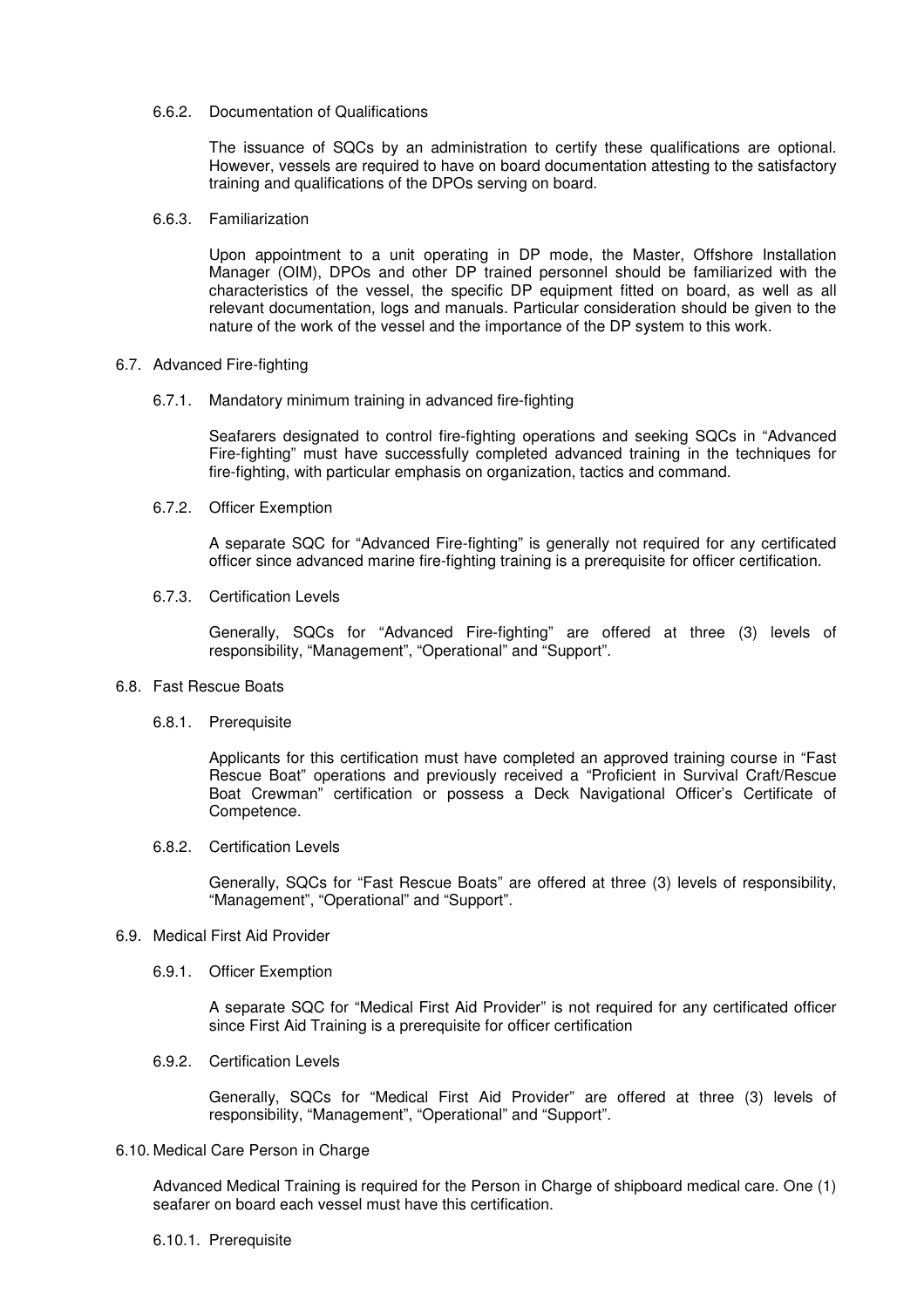Applicants must submit proof of successful completion of an approved Advanced Medical Training course.

6.10.2. Certification Levels

Generally, SQCs for "Medical Care Person in Charge" are offered at "Management", and "Operational" levels of responsibility.

6.10.3. Ship's Doctors

Since it is expected that such persons will be properly licensed and practicing physicians, that license shall substitute the SQC as documentary evidence that the holder has attended a course of training in medical first aid or in medical care, precluding any need or requirement for or issuance of a SQC to any ship's doctor or nurse practitioner. It shall be the responsibility of the shipowner or operator to verify the validity of any such licensing.

#### 6.11. High Speed Craft (HSC)

6.11.1. Type Qualification HSC Certificate

A type qualification certificate is issued to officers who have completed the training as specified in the High Speed Craft (HSC) Code, Section 18.3. This HSC Certificate will be specific to the type of craft, model, and route of service and shall be in addition to the appropriate certification already required of the officers by the STCW Convention.

6.11.2. Certification Levels

HSC Certification is issued at two (2) levels of responsibility: "Management" and "Operational" and limited to the master and all officers having an operational role.

6.11.3. Period of Validity

Generally, HSC Certificates are issued for a period of two (2) years. The Certificates may be renewed upon application showing at least six (6) months sea service aboard the same type craft within the previous two (2) years. An acceptable refresher training course may be substituted for the sea service.

- 6.12. Certification for Ship Security Officer (SSO)
	- 6.12.1. A COP as a Ship Security Officer may be issued by an administration to licensed officers or approved security professionals who have:
		- 6.12.1.1. approved seagoing service of not less than 12 months or appropriate seagoing service and knowledge of ship operations; and
		- 6.12.1.2. successfully completed a recognized training course or program covering the requirements set out in section A-VI/5 of the STCW Code.
	- 6.12.2. Documentation of Qualifications

Vessels are required to have on board documentation attesting to the satisfactory training and qualifications of a properly designated SSO.

- 6.13. Certification for Cook (in accordance with MLC 2006)
	- 6.13.1. General Requirements
		- 6.13.1.1. MLC, 2006 (Ref. Standard A3.2 & Guideline B3.2)

Seafarers who are engaged as ships' cooks must be trained, qualified and found competent for the position.

6.13.1.2. Age and Seagoing service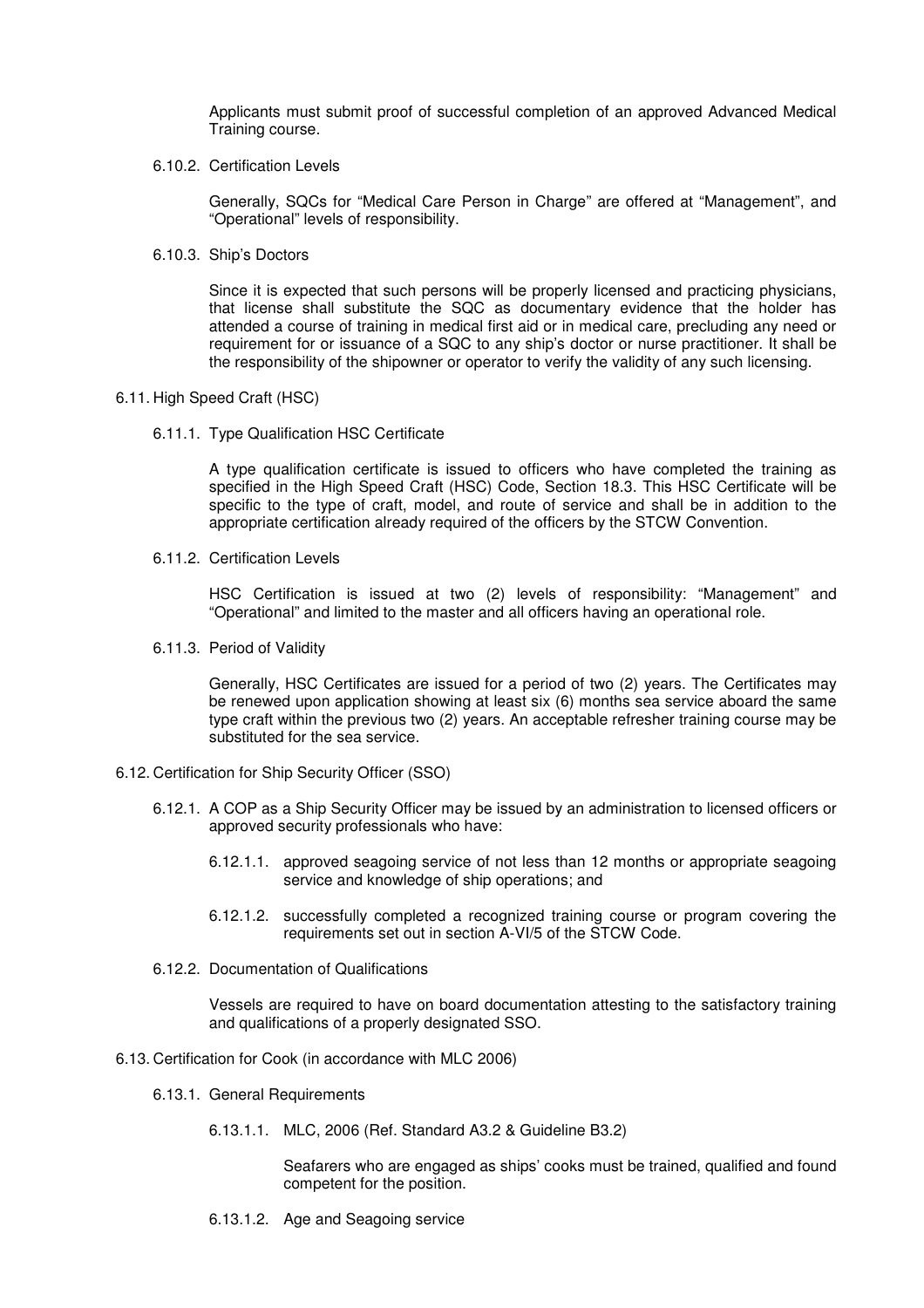Applicants must be not less than 18 years of age with a minimum of 12 months seagoing service.

6.13.1.3. Medical

Applicants must be certified by the medical examiner to be free of communicable diseases.

6.13.1.4. Training

Applicants must have successfully completed a legitimate training course or program covering practical cookery and food preparation, food and personal hygiene, galley sanitation, nutrition, food storage, stock control, environmental protection and catering health and safety.

6.13.2. Certificate

A Cook Certificate may be issued to a seafarer of 18 years of age or older who has successfully completed a legitimate training course or program, qualified and is found competent for the position.

6.13.3. Documentation of Qualifications

Generally, SQCs issued for certification of Cook is optional. However, vessels are required to have on board documentation attesting to the satisfactory training and qualifications of the Cook or Cooks serving on board.

#### **7. Training**

- 7.1. Basic Training
	- 7.1.1. Requirement

Applicants for an original Seaman's Discharge Book must show evidence of having received "Basic Training" in:

- **personal survival techniques:**
- fire prevention and fire fighting;
- **elementary first aid;**
- personal safety and social responsibility; and
- shipboard security (effective 1 January 2011).
- 7.1.2. Passenger Vessels

The Basic Training requirements are limited to those seafarers who are regularly assigned or required to perform routine ship safety and pollution prevention related duties. Therefore, those certain hotel staff personnel not so assigned will not be required to comply with these requirements.

7.1.3. Certification

Upon receipt of appropriate documentation, a Certificate evidencing the completion of this training may be issued by an administration.

- 7.2. Familiarization Training
	- 7.2.1. Requirement

All persons employed or engaged aboard a sea going vessel shall receive "Familiarization Training." This training shall be the responsibility of and be accomplished by the shipowner or operator in accordance with the guidelines in STCW Regulation VI/1, Code Section A-VI/1. It is the intent that the training be completed after a seafarer is assigned to a vessel and prior to the seafarer assuming routine duties aboard that vessel.

7.2.2. Certification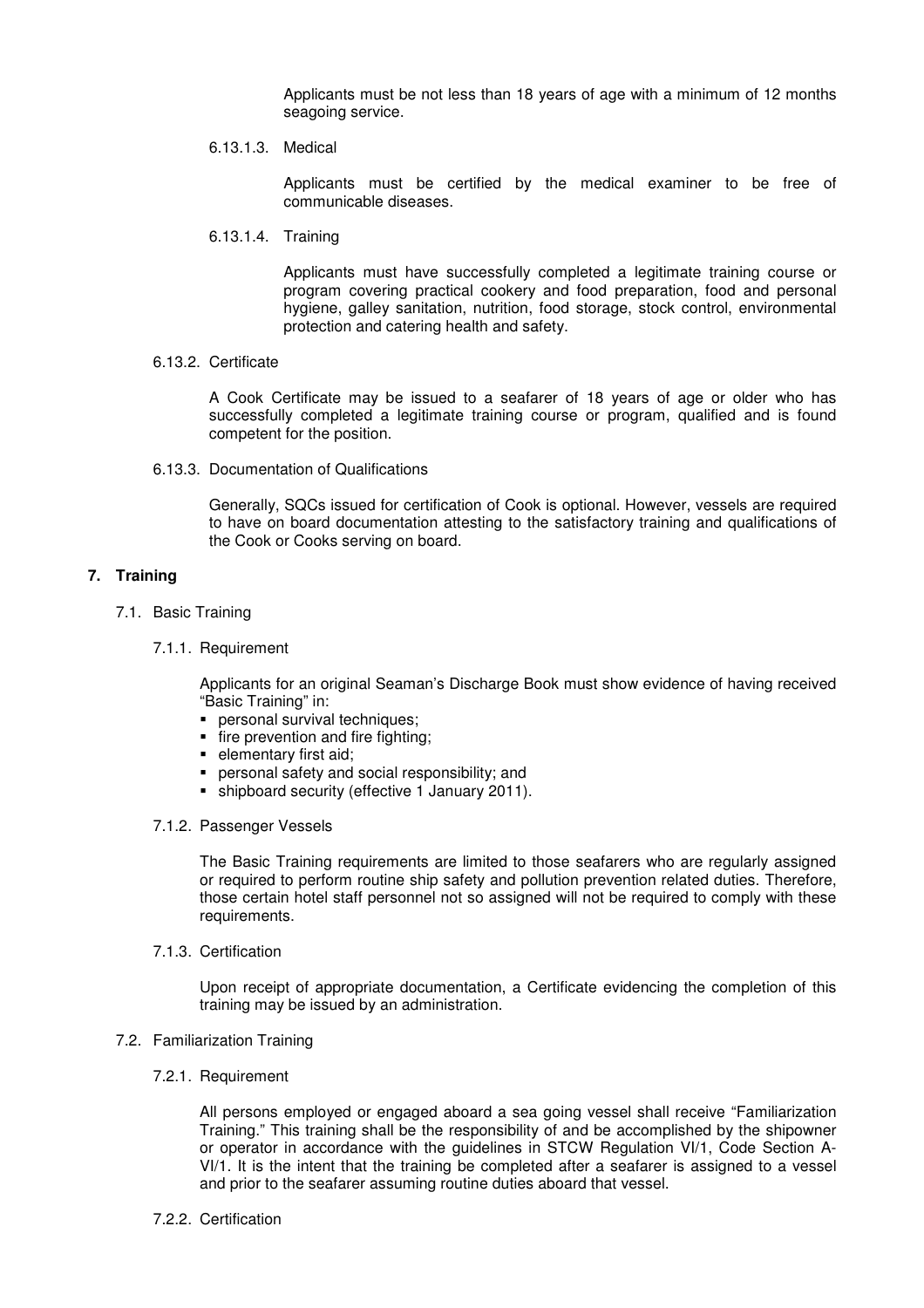No certificate will be issued attesting to the completion of Familiarization training. The training shall be documented by shipboard log entry or other acceptable written verification available for review by proper authorities and International Safety Management (ISM) Code auditors.

- 7.3. Onboard Training and Instructions
	- 7.3.1. Onboard training in the use of the ship's life-saving appliances, including survival craft equipment, shall be given as soon as possible but not later than two (2) weeks after a crew member joins the ship. However, for crew members on a regularly scheduled rotating assignment to the ship, such training shall be given not later than two (2) weeks after the time of first joining the ship.
	- 7.3.2. Instructions in the use of the ship's life-saving appliances and in survival at sea shall be given at the same interval as the drills. Individual instructions may cover different parts of the ship's life-saving system, but all the ship's life-saving equipment and appliances shall be covered within any period of two (2) months. Each member of the crew shall be given instructions as set forth in Chapter III, Regulation 19 of SOLAS.
	- 7.3.3. Onboard training in the use of davit-launched life rafts shall take place at intervals of not more than four (4) months on every ship fitted with such appliances. Whenever practicable this shall include the inflation and lowering of a life raft. This life raft may be a special life raft intended for training purposes only, which is not part of the ship's life-saving equipment; such a special life raft shall be conspicuously marked.
	- 7.3.4. This training shall be documented by shipboard log entry or other acceptable written verification available for review by proper authorities and ISM Code auditors.
- 7.4. ECDIS Training (Reference: STCW Reg. II/1-3; Annex I, Table A-II/1-3)
	- 7.4.1. Requirements (effective 1 January 2012)

Every deck officer standing a navigation watch on an ECDIS equipped vessel must be certified as competent in the use of ECDIS to maintain the safety of navigation. Every master and chief mate standing a navigation watch on an ECDIS equipped vessel must be certified as competent to maintain the safety of navigation through the use of ECDIS and associated navigation systems to assist command decision making.

Training and assessment in the use of ECDIS is not required for those who serve exclusively on vessels not fitted with ECDIS; these limitations shall be reflected in the endorsement(s) to the seafarer's COC.

7.4.2. Training in the use of ECDIS

To operate Type Approved ECDIS, navigation officers are required to complete two (2) levels of training:

- 7.4.2.1. Generic (simulator) Training, to include:
	- knowledge of the capability and limitations of ECDIS operations including a thorough understanding of electronic navigational chart data, data accuracy, presentation rules, display options and other chart data formats as well as the dangers of over-reliance; and
	- proficiency in operation, interpretation and analysis of information obtained from ECDIS including the use of functions that are integrated with other navigation systems, safe monitoring and adjustment of information, confirmation of vessel position by alternative means, efficient use of settings too ensure conformance to operational procedures, adjustment of settings and values to suit the present conditions and situational awareness while using ECDIS.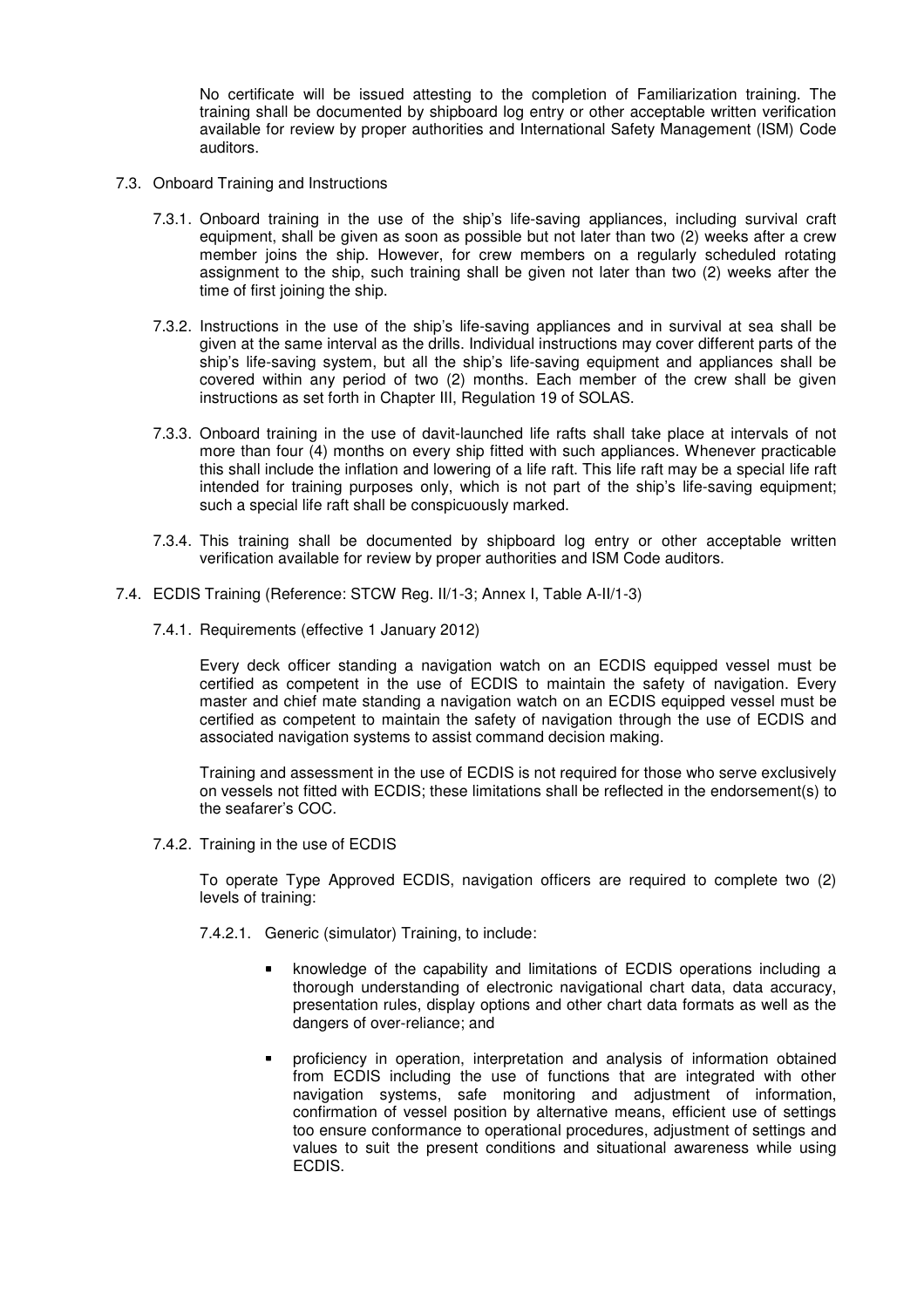7.4.2.2. Type Specific Training

This training is to be completed prior to an officer assuming a navigational watch and is intended to familiarize the watch officer with the basic operation of the ECDIS equipment aboard the vessel to which they are assigned, including route planning and execution.

- 7.4.3. Certification and Documentation
	- 7.4.3.1. Certification by the Administration evidencing the completion of General (simulator) ECDIS training is not required. However, vessels are required to have on board documentation attesting to the completion of this training by the appropriate personnel.
	- 7.4.3.2. The shipowner / operator shall ensure that documentary evidence of the training which has been completed is issued for every person found qualified under the provisions of this regulation and is available for review by proper authorities and ISM Code auditors.
	- 7.4.3.3. Deck Officers without ECDIS training will receive a limitation on their COC that limits them to vessels not equipped with ECDIS.
- 7.5. RO-RO Passenger Vessels
	- 7.5.1. Requirements

Masters, officers, ratings and other personnel designated on muster lists to assist passengers in emergency situations aboard ro-ro passenger vessels engaged on international voyages shall receive, prior to being assigned shipboard duties, mandatory minimum training as appropriate.

7.5.2. Special Training at Levels of Responsibility

The following training shall be the responsibility of and be accomplished by the shipowner / operator in accordance with the guidelines in STCW, Regulation V/2, Code Section A-V/2:

7.5.2.1. Management Level

In addition to the courses prescribed for "Operational" and "Support" Levels of responsibility listed below, senior officers and every person assigned immediate responsibility for embarking and disembarking passengers, loading, discharging or securing cargo, or closing hull openings on board ro-ro passenger ships shall have completed approved training in passenger safety, cargo safety and hull integrity (Ref: STCW Code Section A-V/2, para 4).

Senior officers and any person having responsibility for the safety of passengers in emergency situations on board ro-ro passenger ships shall have completed approved training in crisis management and human behaviour as stated in STCW Code Section A-V/2, para 5.

#### 7.5.2.2. Operational Level

In addition to the training prescribed for support level, officers and other personnel designated on muster lists to assist passengers in emergency situations on board ro-ro passenger ships shall have completed training in crowd management (Ref: STCW Code Section A-V/2, para 1). Officers and other personnel assigned specific duties and responsibilities on board ro-ro passenger ships shall have completed familiarization training covering the subjects listed in STCW Code Section A-V/2, para 2 and 4.

7.5.2.3. Support Level

Personnel providing direct service to passengers in passenger spaces on board roro passenger ships shall have completed the safety training specified in STCW Code Section A-V/2, para 1 and 3.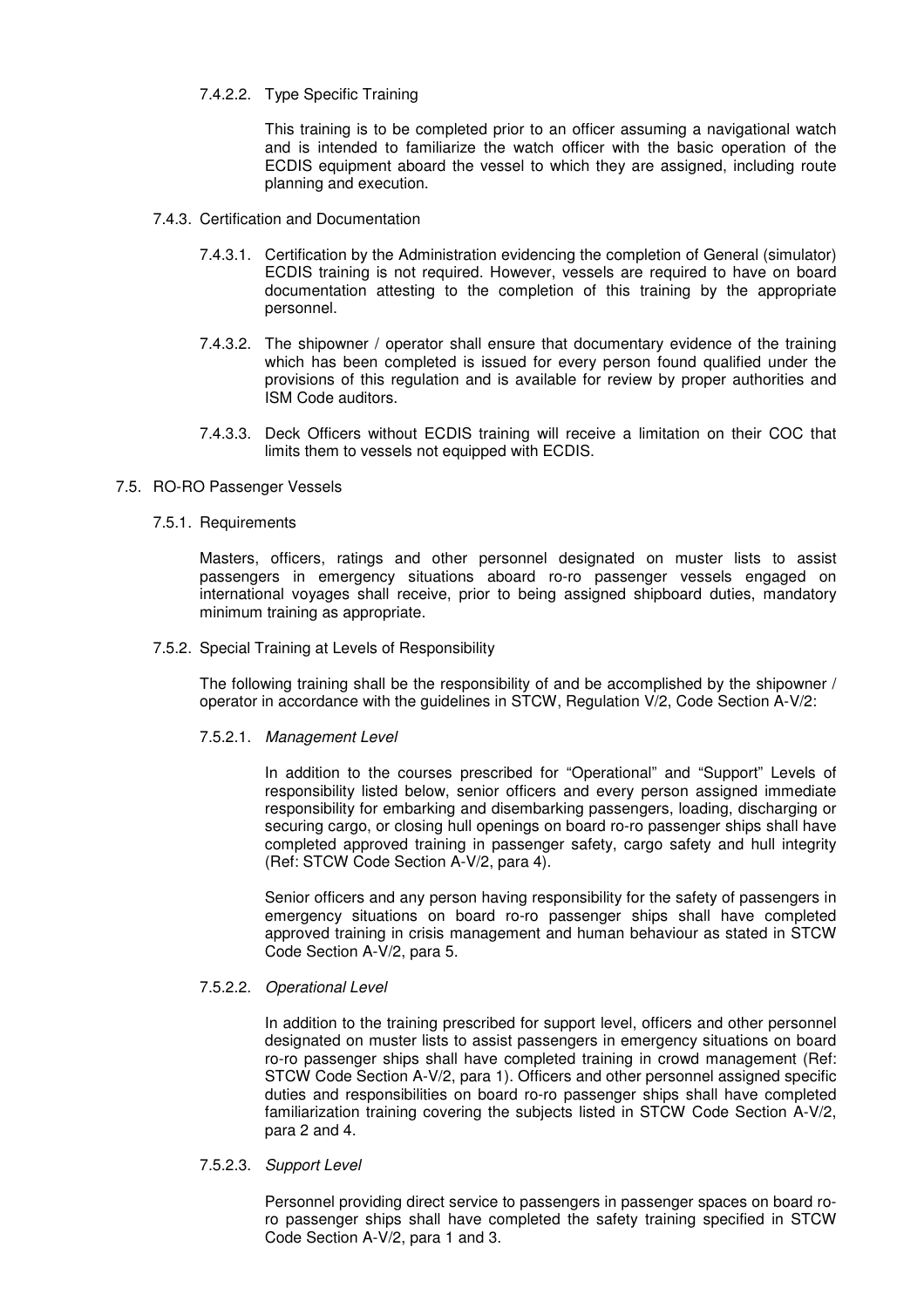#### 7.5.3. Documentation

The shipowner / operator shall ensure that documentary evidence of the training that has been completed is issued for every person found qualified under the provisions of this Regulation V/2 and is available for review by proper authorities and ISM Code auditors.

#### 7.6. Passenger Vessels

7.6.1. Requirements

Masters, officers, ratings and other personnel designated on muster lists to assist passengers in emergency situations aboard passenger vessels, other than ro-ro passenger vessels, engaged on international voyages shall receive, prior to being assigned shipboard duties, approved training as appropriate in:

- 7.6.1.1. Crowd management for personnel designated on the muster list to assist passengers in emergency situations as specified in Section A-V/2, para 1 of the STCW Code;
- 7.6.1.2. Safety for personnel providing direct service to passengers in passenger spaces as specified in Section A-V/2, para 2 of the STCW Code;
- 7.6.1.3. Crisis management and human behaviour for Masters, Chief Mates, Chief Engineer officers, second engineer officers and any person having responsibility for the safety of passengers in emergency situations as specified in Section A-V/2, para 3 of the STCW Code; and
- 7.6.1.4. Passenger safety, cargo safety and hull integrity for Masters, Chief Mates, Chief Engineer officers, second engineer officers and every person assigned immediate responsibility for embarking and disembarking passengers as specified in Section A-V/2, para 4 of the STCW Code.
- 7.6.1.5. Seafarers who are required to be trained in accordance with subsection 7.6.1.1 to 7.6.1.4 above shall, at intervals not exceeding five (5) years, undertake appropriate refresher training or provide evidence of having achieved the required standard of competence within the previous five (5) years.
- 7.6.2. Documentation

The shipowner / operator shall ensure that documentary evidence of the training that has been completed is issued for every person found qualified under the provisions of this Regulation V/2 and is available for review by proper authorities and ISM Code auditors.

- 7.7. Mandatory Minimum Security-Related Training
	- 7.7.1. Familiarization training

All persons employed or engaged on board a Tuvalu seagoing vessel which is required to comply with the provisions of the ISPS Code on the business of that ship shall receive approved security-related familiarization training as set out in section A-VI/6, para 1 to 4 of the STCW Code. It is the intent that the training be completed after a seafarer is assigned to a vessel and prior to the seafarer assuming routine duties aboard that vessel.

Security related familiarization training shall be conducted by the SSO or an equally qualified person.

7.7.2. Designated security duties

Seafarers designated to perform security duties, including anti-piracy and anti-armed robbery, shall meet the standards of training set forth in section A-VI/6, para 6 to 8 of the STCW Code.